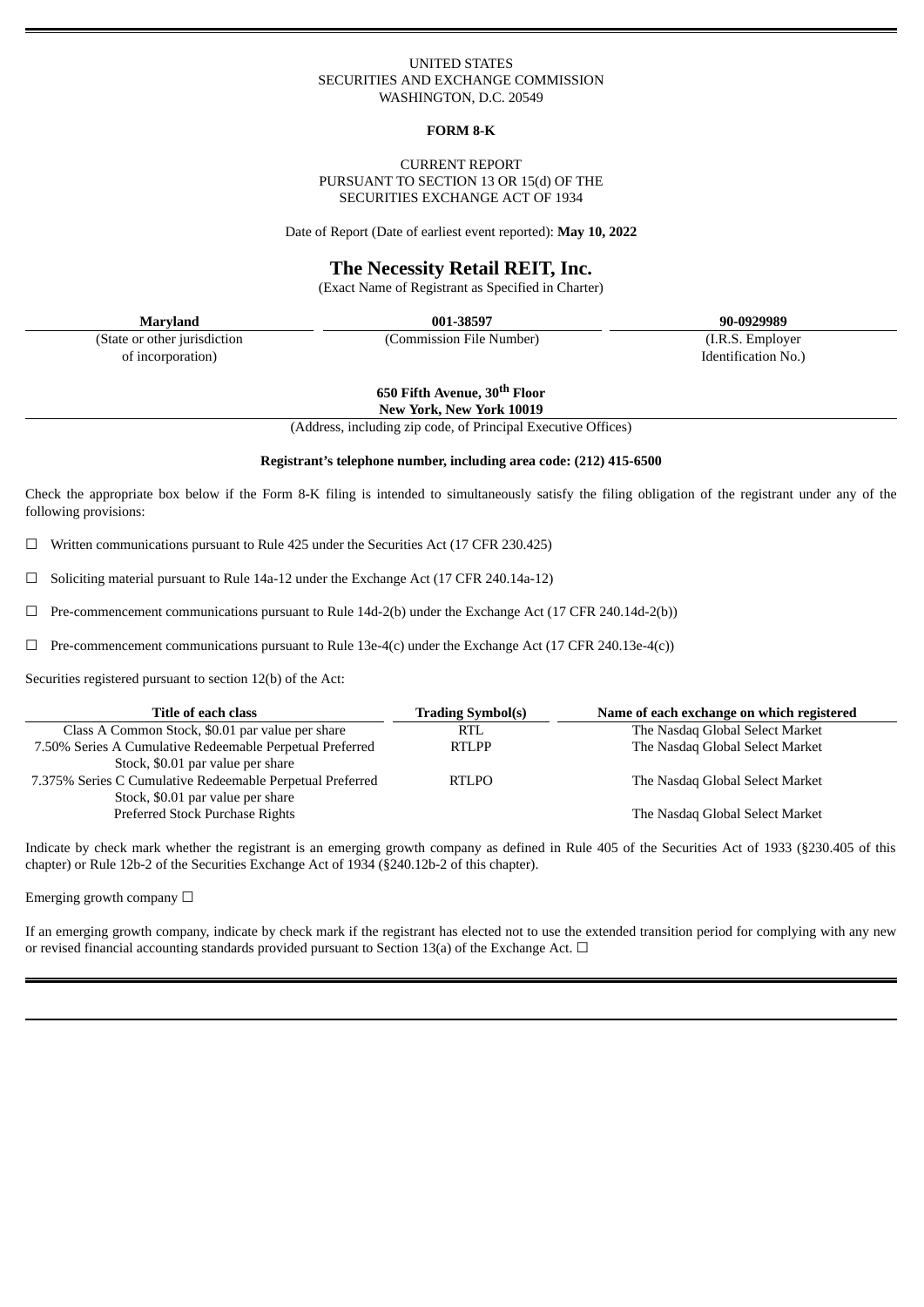## **Item 7.01. Regulation FD Disclosure.**

On May 10, 2022, The Necessity Retail REIT, Inc. (the "Company") issued a press release, a copy of which is attached as Exhibit 99.1 to this Current Report on Form 8-K. Such press release shall not be deemed "filed" for any purpose, including for the purposes of Section 18 of the Securities Exchange Act of 1934, as amended (the "Exchange Act"), or otherwise subject to the liabilities of that Section. The information in Item 7.01, including Exhibit 99.1, shall not be deemed incorporated by reference into any filing under the Exchange Act or the Securities Act of 1933, as amended, regardless of any general incorporation language in such filing.

## **Item 9.01. Financial Statements and Exhibits.**

### **(d) Exhibits**

| Exhibit No | Description                                                                                                   |
|------------|---------------------------------------------------------------------------------------------------------------|
|            | 99.1 Press Release dated May 10, 2022                                                                         |
|            | 104 Cover Page Interactive Data File - the cover page XBRL tags are embedded within the Inline XBRL document. |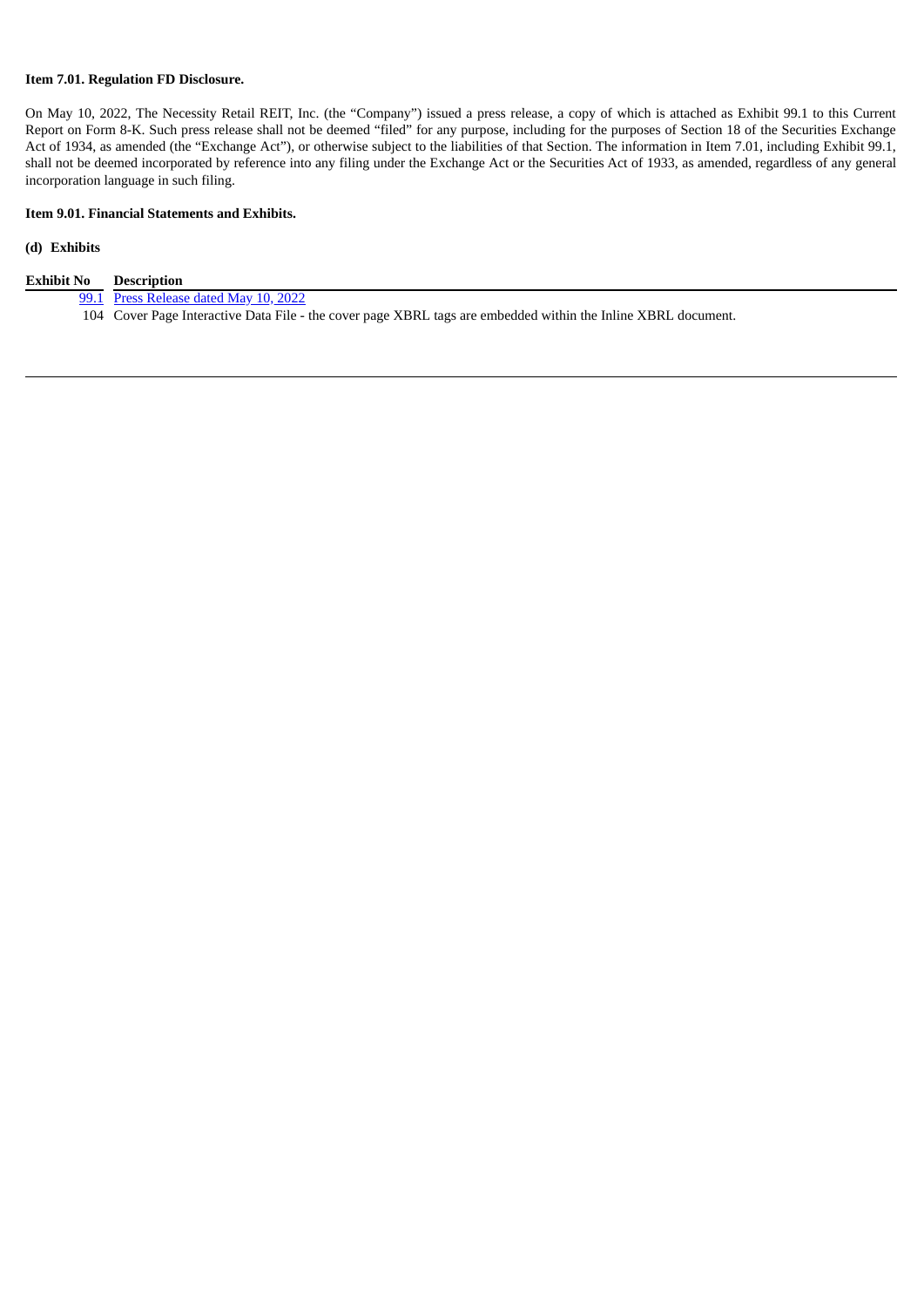## **SIGNATURES**

Pursuant to the requirements of the Securities Exchange Act of 1934, the registrant has duly caused this report to be signed on its behalf by the undersigned hereunto duly authorized.

# **THE NECESSITY RETAIL REIT, INC.**

Date: May 10, 2022 By: /s/ Edward M. Weil, Jr.

Name: Edward M. Weil, Jr. Title: Chief Executive Officer and President